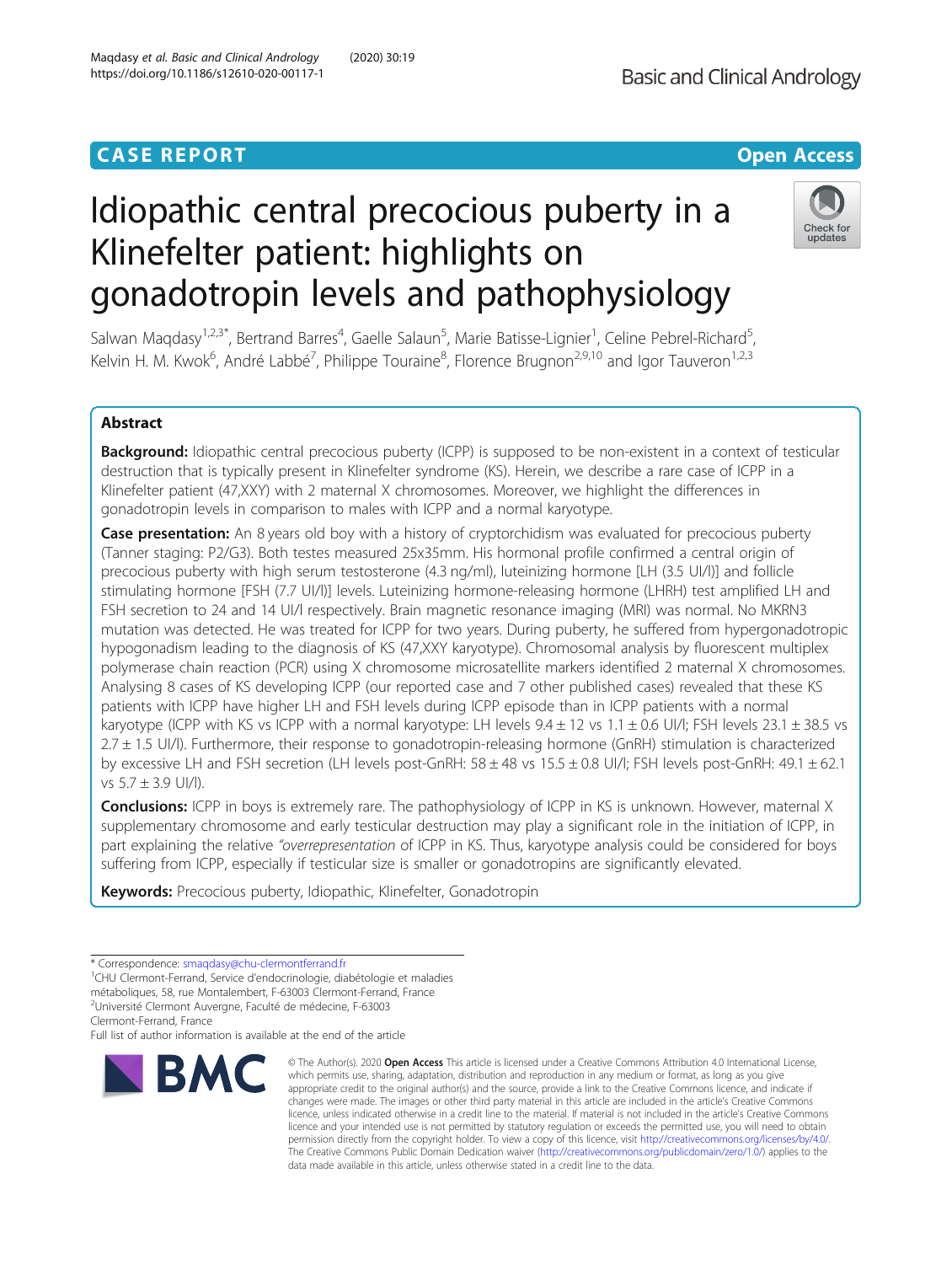### Résumé

Introduction: Une puberté précoce centrale idiopathique (PPCI) est. extrêmement rare chez le garçon. Sa prévalence chez les garçons présentant un syndrome de Klinefelter (SK) est méconnue. Nous décrivons un cas rare de PPCI chez un garçon présentant un SK (47,XXY). De plus, nous surlignons les différences observées entre les taux de gonadotrophines en cas de PPCI chez les patients avec caryotype normal ou présentant un syndrome de Klinefelter.

Cas clinique: Un garçon de 8 ans avec des antécédents de cryptorchidie a été pris en charge pour une puberté précoce (PP) (Stade de Tanner: P2/G3). Les diamètres des testicules étaient élevés pour son âge (25x35mm pour chaque côté). Le bilan hormonal a confirmé une PP avec des concentrations sanguines de testostérone, LH et FSH élevées à 4.3 ng/ml, 3.5 UI/l et 7.7 UI/l respectivement. Un test à la LHRH a révélé une réserve très élevée de LH (24 UI/l) et de FSH (14 UI/l). Aucune lésion tumorale n'a été mise en évidence par l'IRM. La recherche de mutation du gène MKRN3 n'a révélé aucune anomalie. Le garçon a été suivi et pris en charge pour une PPCI durant 2 ans. A la fin de la puberté, un hypogonadisme périphérique a permis d'évoquer le diagnostic de SK (47,XXY). L'analyse chromosomique par PCR en utilisant des marqueurs de chromosome X a confirmé l'origine maternelle des deux chromosomes X.

Discussion: À ce jour, 7 cas de PPCI ont été décrits chez des garçons avec un SK. Nous avons analysé les données de ces patients et comparé aux données de patients avec une PPCI mais avec un caryotype normal. Nous mettons en exergue un taux significativement élevé de la LH et de la FSH lors du diagnostic de la PPCI chez les patients avec un SK en comparaison avec un caryotype normal (LH:  $9.4 \pm 12$  vs  $1.1 \pm 0.6$  UI/l; FSH: 23.1  $\pm$  38.5 vs 2.7  $\pm$  1.5 UI/ l). De plus, les taux de la LH et FSH après une stimulation par la GnRH étaient également très élevés (LH: 58 ± 48 vs  $15.5 \pm 0.8$  UI/I; FSH: 49.1  $\pm$  62.1 vs 5.7  $\pm$  3.9 UI/I).

Conclusions: Une PPCI est. extrêmement rare chez le garçon. La description de 8 cas de PPCI dans la littérature indique un surrisque de cette pathologie chez les garçons souffrant d'un SK. La physiopathologie reste méconnue. L'origine maternelle du chromosome surnuméraire et la destruction précoce du testicule en lien avec l'anomalie chromosomique pourraient favoriser une puberté précoce. Ainsi, une analyse du caryotype pourrait être proposée chez un garçon souffrant d'une PPCI.

Mots clés: Puberté précoce, idiopathique, Klinefelter, gonadotrophines

#### Background

Puberty in boys is initiated when gonadotropin-releasing hormone (GnRH) secretion is amplified, inducing the secretion of gonadotropins. Pulsatile secretion of luteinizing hormone (LH) and follicle stimulating hormone (FSH) is accompanied by enlarged testicular volume, testosterone secretion and initiation of spermatogenesis [[1\]](#page-5-0). The age of puberty initiation is variable across sex, ethnicity, and is influenced by genetic and nutritional factors. Precocious puberty (PP) is generally due to premature sexual steroid secretion [\[1](#page-5-0)–[4\]](#page-5-0). In most cases, puberty is considered precocious in boys if it is initiated before 9 years old. The prevalence of PP is about 1 to 8/10000 with a female/male ratio of 9/1. Central precocious puberty (CPP) is caused by earlier pulsatile secretion of GnRH and gonadotropins [[2\]](#page-5-0). Unlike delayed puberty, CPP remains idiopathic in most of the cases (ICPP) [\[4\]](#page-5-0). Many observations suggest a possible link between chromosomal anomalies and PP, especially in Klinefelter syndrome (KS) [\[5](#page-5-0)–[7\]](#page-5-0). KS is the most frequent dysgonosomia in boys that leads to incomplete puberty and hypergonadotropic hypogonadism [[8](#page-5-0)]. Indeed, most cases of PP in KS arise from germ cell tumors secreting human chorionic gonadotropin (hCG). While

many cases of ICPP in KS have been reported in the literature, [[9](#page-5-0)–[14](#page-5-0)], the physiopathology remains unclear. Furthermore, the hormonal profile of patients with ICPP and KS is not well characterized. The study of patients with divergent problems such as ICPP and KS might improve the understanding of ICPP pathophysiology and point out factors that influence the timing of puberty initiation.

We describe a case of ICPP in a boy who, a few years later, developed hypogonadism in his adulthood secondary to KS (with 2 maternal X chromosomes). In addition to our patient, we analyze 7 other cases of ICPP in KS patients previously reported in the literature. Among patients with ICPP, those who are also suffering from KS have higher levels of gonadotropins and an exaggerated response to GnRH stimulation compared to those with a normal karyotype. This comparison highlights the possibility of a primitive testicular factor, such as precocious germ cell and Leydig cell dysfunction, participating in the induction of ICPP in KS.

#### Case presentation

A boy, born in 1994, was evaluated for suspicion of precocious puberty. At 8 years old, his height (150 cm)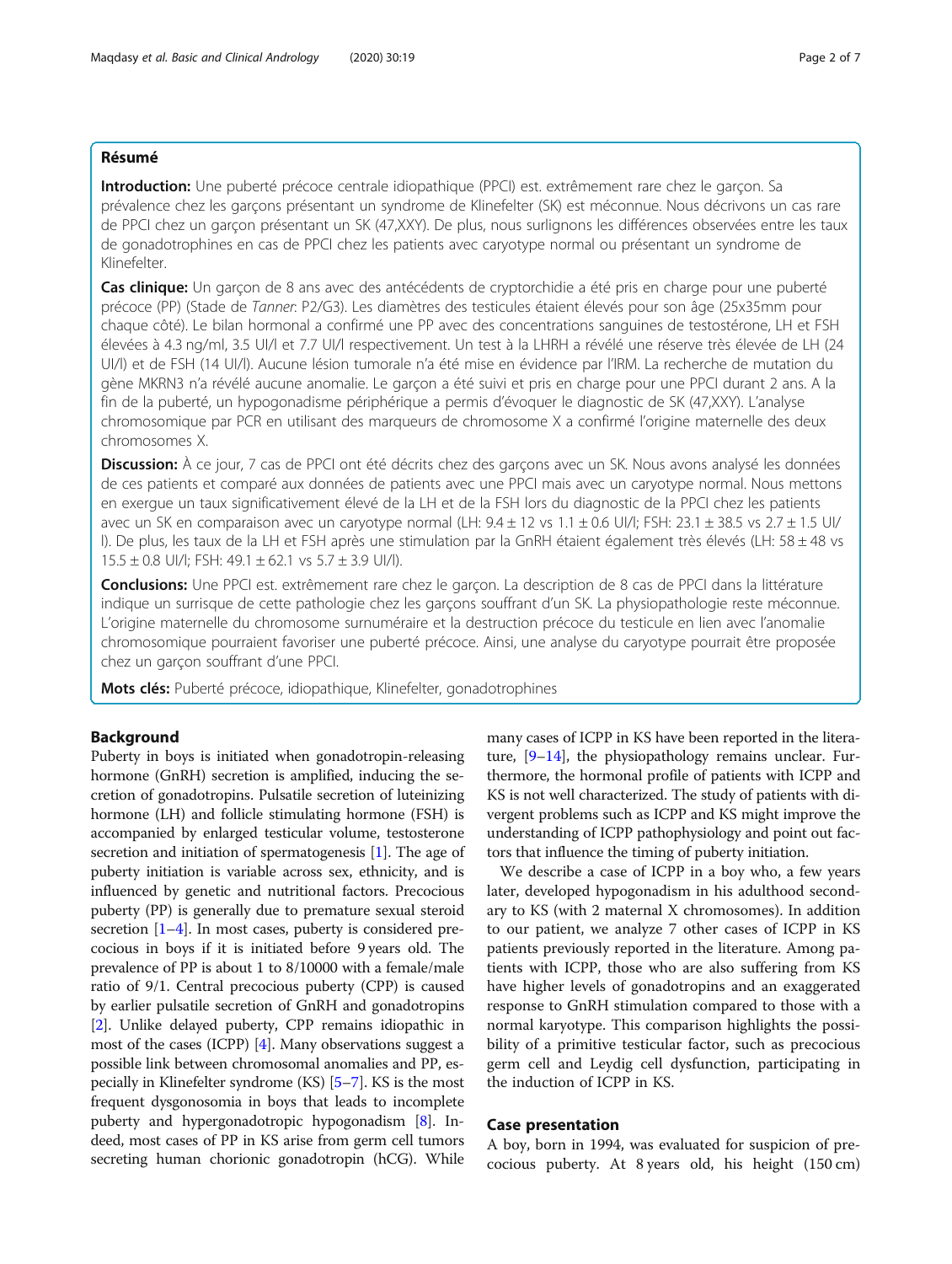exceeded the mean for age by 3 standard deviations with a growth rate of 10 cm per year. He developed puberty signs (Tanner staging: P2/G3). Both testes measured 25x35mm, the penis was enlarged and increased in length. Bone age was advanced (10 years according to modified Sempé's method). His past history was marked by cryptorchidism, operated at age of 1 year. No facial dysmorphia, behavioural abnormalities or mental retardation were noticed.

His hormonal profile confirmed a central origin of precocious puberty with high serum testosterone (4.3 ng/ml) for age, and detectable LH (3.5 UI/l) and FSH (7.7 UI/l) (adult male reference values for FSH: 1.1–9.9 UI/l, and LH: 0.9–6.6 UI/l).

Luteinizing hormone-releasing hormone (LHRH) test amplified LH and FSH secretion to 24 and 14 UI/l respectively (Table 1). Hypothalamic-pituitary MRI was normal. Due to advanced bone age and growth acceleration, he was treated with triptoreline (3 mg, intramuscular injection every 28 days). Under this treatment, LH, FSH and testosterone were attenuated to a prepubertal level (0.2 UI/l, 0.4 UI/l and 0.2 ng/ml respectively) (Table 1). In 2005, the treatment was stopped, and puberty resumed. At age of 20, he consulted for hypogonadism and bilateral gynecomastia. His definitive height was 178 cm (predicted height was 173 cm, with mid-parental height estimated to 166 cm) and his weight was 86 kg (+ 1 SD). The testicular size was reduced  $(25 \times 12 \text{ mm})$ . Further evaluation confirmed azoospermia, and low testosterone levels (1.16 ng/ml, reference values for adults > 2.75 ng/ml) with hypergonadotropic hypogonadism (LH and FSH increased to 26 and 40 UI/l respectively) (Table 1). Testicular biopsy revealed a hyalinized tissue with failed spermatozoa retrieval.

Chromosome analysis was performed on GTG-banded and RHG-banded metaphases prepared from cultured peripheral blood according to the standard protocols.

The origin of the supernumerary X chromosome was investigated by fluorescent multiplex polymerase chain reaction (PCR) to study short tandem repeats polymorphisms ([supplementary methods\)](#page-4-0).

Peripheral blood cytogenetic analysis of our patient revealed 47 chromosomes, with an extra X chromosome in all analyzed metaphases, confirming KS. Arraycomparative genomic hybridization (CGH) excluded the presence of any other genomic imbalance, except for copy number variations (CNV) previously described in the normal population according to the Database of Genomic Variants (<http://projects.tcag.ca/variation>). Microsatellite analysis in X chromosome showed two X chromosomes of maternal origin. Furthermore, no mutation was found in the coding regions of MKRN3 gene.

An informed written consent was obtained from the patient and his parents to perform the genetic analyses and to accept the publication of the data in this article.

#### Literature analysis and discussion

We collected and analyzed clinical and hormonal data in our case and 7 other cases of ICPP in KS reported in the literature [[9](#page-5-0)–[14\]](#page-5-0). The clinical and biological data at definitive puberty in each case were also considered. The characteristics of the 8 cases of ICPP in KS are summarized in Table [2](#page-3-0). We also compared the hormonal profile between ICPP patients with KS (8 cases) and those with a normal karyotype reported in the literature (the most comprehensive cohort is published by Pigneur et al. [\[15](#page-5-0)]). Compared to patients with a normal karyotype (46,XY), KS patients have significantly higher LH and FSH levels during precocious puberty (KS + ICPP vs normal karyotype+ICPP: LH levels  $9.4 \pm 12$  vs  $1.1 \pm 0.6$ UI/l; FSH levels  $23.1 \pm 38.5$  vs  $2.7 \pm 1.5$  UI/l). Moreover, the response to LHRH in KS patients is more drastic (KS + ICPP vs normal karyotype+ICPP: LH levels post-LHRH  $58 \pm 48$  vs  $15.5 \pm 0.8$  UI/; FSH levels post-LHRH: 49.1  $\pm$  62.1 vs 5.7  $\pm$  [3](#page-3-0).9 UI/l) (Table 3). Even higher basaland stimulated- LH and FSH levels during ICPP were noted in a KS patient with 48, XXYY karyotype [[12](#page-5-0)] compared to boys with either normal karyotype [[15\]](#page-5-0) or 47,XXY (7 patients) (Table [2\)](#page-3-0).

In our patient, despite the precocious puberty, target height was attained. Similarly, in other reported cases of ICPP with KS, the height was attained in all patients,

| Table 1 Clinical and biological parameters of the patient during and after puberty |  |
|------------------------------------------------------------------------------------|--|
|------------------------------------------------------------------------------------|--|

| Age                      | 8 years            | 9.5 years      | 9 years,<br>10 months | 10 years,<br>4 months | 11.5 years         | 20 years       |  |  |
|--------------------------|--------------------|----------------|-----------------------|-----------------------|--------------------|----------------|--|--|
| $LH$ (UI/I)              | 3.5                | 0.2            | 0.2                   | 0.2                   | 0.3                | 26             |  |  |
| FSH (UI/I)               | 7.7                | 0.4            | 0.4                   | 0.4                   | 0.5                | 39.6           |  |  |
| Testosterone (ng/ml)     | 4.35               | 0.3            | 0.2                   | 0.2                   | 0.3                | 1.16           |  |  |
| Testicular diameter (mm) | $35 \times 25$     | $35 \times 20$ | $35 \times 20$        | $35 \times 20$        | $35 \times 20$     | $25 \times 12$ |  |  |
| Tanner staging           | <b>P2G3</b>        | P2G3           | P2G3                  | P <sub>2G</sub> 3     | <b>P3G3</b>        | <b>P3G2</b>    |  |  |
| Bone age                 | 9 years, 11 months |                | 11 years, 6 months    | 11 years, 6 months    | 12 years, 3 months |                |  |  |

LH: luteinizing hormone; FSH: follicle stimulating hormone; UI: International units

Period of Triptoreline treatment. Reference values: FSH: 1.1–9.9 UI/l, LH: 0.9–6.6 UI/l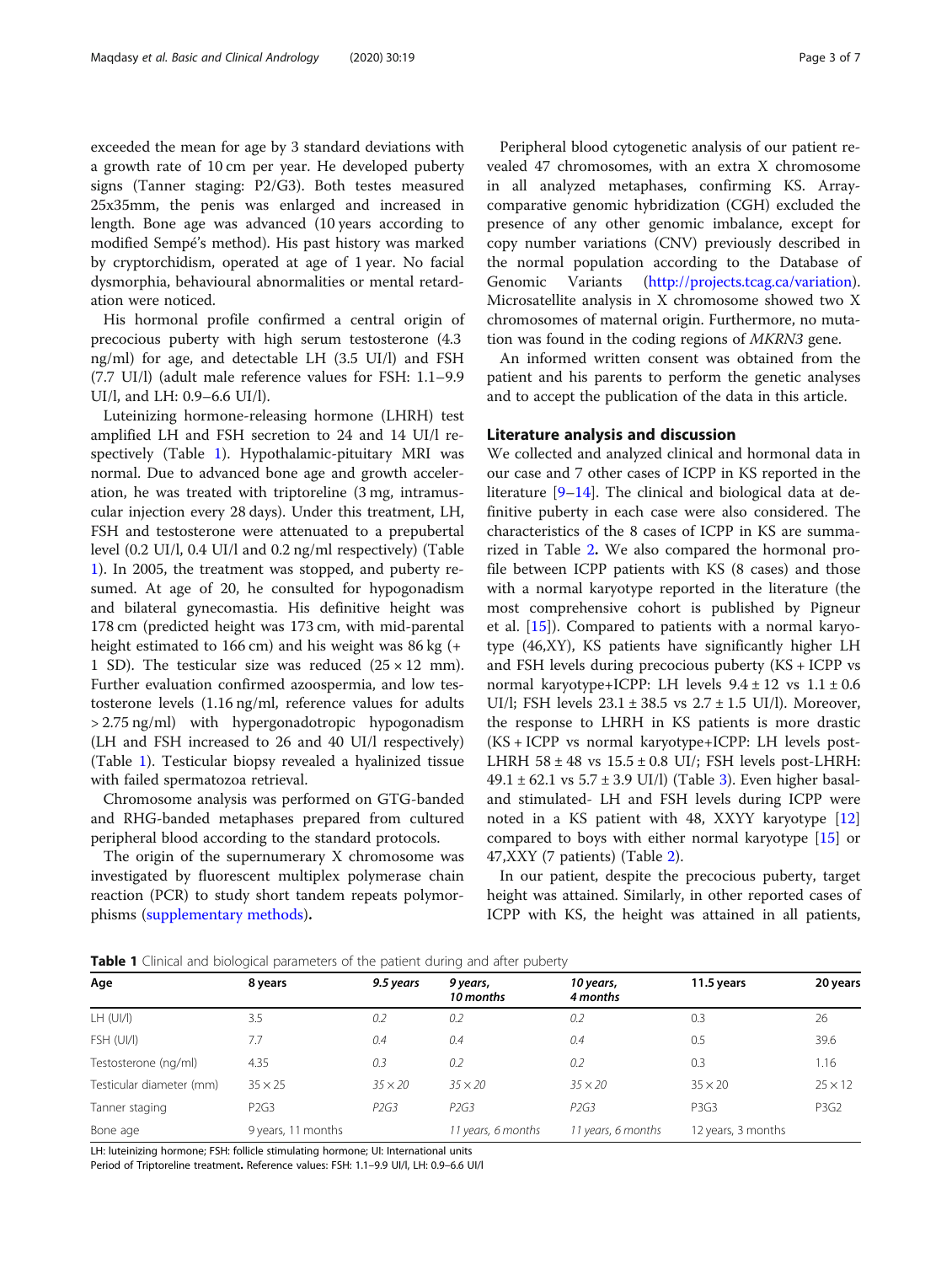| Characteristics during precocious puberty |                        |                          |          |                 |             |                          | Final puberty-adulthood |             |             |               |               |
|-------------------------------------------|------------------------|--------------------------|----------|-----------------|-------------|--------------------------|-------------------------|-------------|-------------|---------------|---------------|
| <b>Studies</b>                            | Karyotype              | Age at PP                | LH.      | LH<br>post LHRH | т           | TV                       | Height (cm)             | LH          | <b>FSH</b>  | т             | TV            |
| Leon et al. [9]                           | Mosaic XY/<br>XXY/XXXY | 8                        |          |                 |             |                          | 173                     |             |             |               |               |
| Mühlendahl et al. [10]                    | 47, XXY                | 8.3                      | 6.3      | 42              | 3           | 3.4                      | 181                     |             |             |               | 3             |
| Mühlendahl et al. [10]                    | 47.XXY                 | 8                        |          |                 | 1.1         | 5                        | 189                     | 15          | 39          | 0.1           | 8             |
| Bertelloni et al. [11]                    | 47, XXY                | 5                        | 4.2      | 37              | 2.8         | 4                        | 176                     | 16          | 13          | 2.9           | 4             |
| Bertelloni et al. [12]                    | 48, XXYY               | 7                        | 31       | 130             | 4           | $\overline{\phantom{0}}$ | 176                     | 45          | 130         | 4.2           |               |
| Fryns et al. [13]                         | 47, XXY                | $\overline{\phantom{0}}$ |          |                 |             |                          |                         |             |             |               |               |
| Gonzales-Ellis et al. [14]                | 47.XXY                 | 8.5                      | 1.9      |                 | 0.86        | $\overline{\phantom{a}}$ | 164                     | 3.5         | -           | 2.7           | 4             |
| Reported case                             | 47.XXY                 | 8                        | 3.5      | 24              | 4.35        | 6                        | 178                     | 19          | 22          | 1.16          | 4             |
| All (Mean $\pm$ SD)                       |                        | $7.5 \pm 1.3$            | $9 + 12$ | $58.2 \pm 48$   | $2.7 \pm 1$ | $4.6 \pm 1$              | $177 \pm 7$             | $20 \pm 17$ | $51 \pm 61$ | $2.2 \pm 1.4$ | $4.6 \pm 1.7$ |

<span id="page-3-0"></span>Table 2 Analysis of characteristics of Klinefelter patients with ICPP

FSH Follicle stimulating hormone, LH Luteinizing hormone, LHRH Luteinizing hormone-releasing hormone, PP Precocious puberty, T Testosterone levels, TV Testicular volume. Testosterone levels (T) are in ng/ml. TV corresponds to testicular volume in ml. LH and FSH are in UI/l.

with (3 patients including our case) [[9,](#page-5-0) [10](#page-5-0)] or without anti-androgen treatment (5 patients). This is explained by the potential role of short-stature homeobox gene (SHOX) overexpression in such patients due to their dysgonosomia compensating for an eventual short stature risk related to PP [[16\]](#page-5-0). However, testosterone levels at mid-puberty (14–15 years) and the testicular volume in these ICPP patients are identical to the classical puberty profile of KS [\[17](#page-5-0)–[20\]](#page-5-0).

Indeed, around 450 boys with ICPP under the age of 9 years have been described in the published cohorts to date, accounting for about 8% of all central precocious puberty cases before the age of 9 year and 10% before the age of 10 years (Supplementary Table [1\)](#page-4-0) [[21](#page-5-0)–[33](#page-5-0)]. The incidence of ICPP in boys is around 0.05/10,000 boys under the age of 9 years and 0.24/10,000 boys under the age of 10 years [[32](#page-5-0), [34](#page-5-0), [35\]](#page-5-0), while the incidence of KS is around 15/10,000 births [\[36](#page-5-0)]. Thus, the description of 8 cases of KS in around 450 reported cases of ICPP in the general population suggests an "overrepresentation" of ICPP in Klinefelter patients. The risk is estimated to be 1/370 KS patients by the Health Register of Belgium [[13\]](#page-5-0).

The unexpected "overrepresentation" of ICPP in KS raises two hypotheses. Firstly, while gonadotropin levels in KS patients during ICPP are as high as in 15 years old

KS patients without ICPP, the testicular destruction is advanced [\[17](#page-5-0), [37\]](#page-5-0). Higher gonadotropin levels during ICPP in KS patients compared to those in 46,XY patients suggest that a testicular factor could be a "peripheral initiator of GnRH pulsatility" during precocious puberty that is presumed to be central (ICPP). In KS patients, high estradiol levels is one of the earliest testicular anomalies [[38\]](#page-5-0). Estrogen levels explain the chronological differences in puberty between girls and boys during puberty. Estrogen increases Kiss1 expression (gene coding kisspeptin, a major regulator of GnRH activation) in the hypothalamus during puberty. This effect is exerted through estrogen receptor ( $Era$ ). If this process is disrupted, puberty could be delayed [[39\]](#page-5-0). Higher estradiol levels detected early in Klinefelter patients were proposed to precociously activate gonadotropin secretion [[28,](#page-5-0) [31\]](#page-5-0). Indeed, it has been recently shown that estrogen promotes the expression of genes related to precocious puberty which activate GnRH secretion [[40\]](#page-5-0). Germ cell apoptosis is another early phenomenon in KS [\[29](#page-5-0)]. The degree of germ cell apoptosis/seminiferous tissue fibrosis and Leydig cell dysfunction in KS are best reflected by FSH and LH levels respectively. Basal- and stimulated-LH and FSH levels are even higher in the patient with 48,XXYY [\[12](#page-5-0)]. This suggests that gonadotropin reserve correlates with the degree of testicular

Table 3 Gonadotropin levels in patients with ICPP with a normal karyotype (adapted from Pigneur et al. [\[15\]](#page-5-0)) and ICPP in cases with KS

|                                                                                       | LН<br>(UI/I) | LН<br><b>Post-GnRH</b><br>(U / ) | <b>FSH</b><br>(U I ) | <b>FSH</b><br><b>Post-GnRH</b><br>(U / ) | $T$ (ng/ml)   |
|---------------------------------------------------------------------------------------|--------------|----------------------------------|----------------------|------------------------------------------|---------------|
| ICPP ( <i>Pigneur</i> et al. 2008) (28 patients) (Mean $\pm$ SD)[15]                  | $1.1 + 0.6$  | $15.5 + 0.8$                     | $2.7 + 1.5$          | $57 + 39$                                | $2.6 + 2.1$   |
| ICPP+KS (8 cases) (5-9 years) (Mean $\pm$ SD)<br>Review of cases in the present study | $9.4 + 12$   | $58 + 48$                        | $23.1 + 38.5$        | $49.1 + 62.1$                            | $3.1 \pm 1.3$ |

ICPP Idiopathic central precocious puberty, KS Klinefelter syndrome, FSH Follicle stimulating hormone, LH Luteinizing hormone, GnRH Gonadotropin-releasing hormone, SD Standard deviation, T Testosterone levels. Data are presented as mean  $\pm$  SD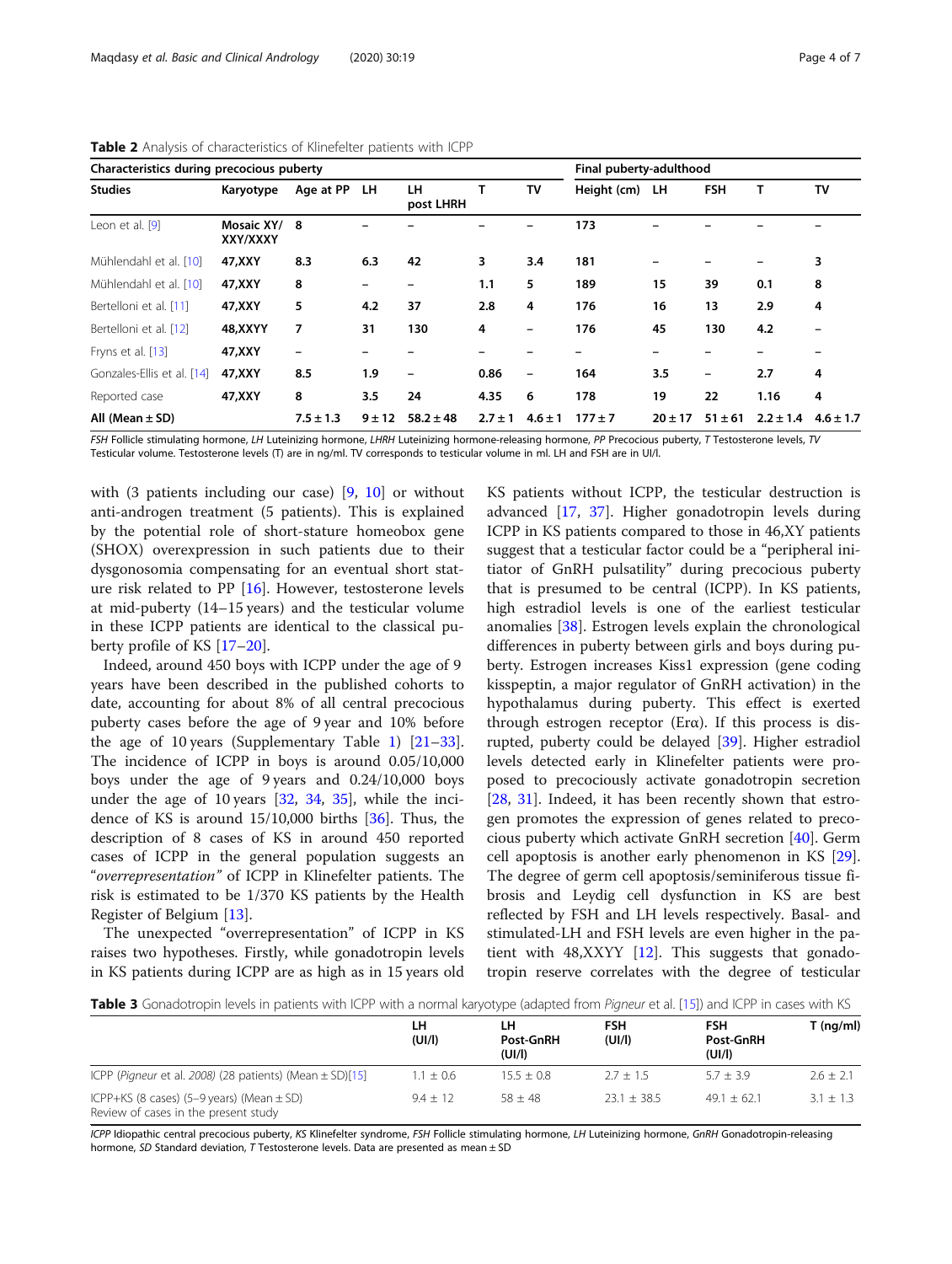<span id="page-4-0"></span>destruction, which is maximal in 48,XXYY patients. This hypothesis is also supported by the description of ICPP cases in patients with Turner syndrome and cryptorchidism [[5,](#page-5-0) [41](#page-5-0), [42\]](#page-5-0). Indeed, the testicular destruction and/or higher estrogen levels in Klinefelter patients would increase the hypothalamic/pituitary gonadotropin reserve and explain why these patients have higher basal and GnRH-stimulated LH and FSH levels during ICPP. These data are interesting and highlight the timing and role of testicular destruction in dysgonosomia to initiate GnRH pulsatility.

Secondly, in our patient, both X chromosomes were of maternal origin. None of the reported cases studied the origin of the supplementary X chromosome. It is worth noting that the supplementary X chromosome is equally inherited from paternal and maternal origin. When the origin of this supplementary X chromosome is maternal, it is hypothesized that some deleterious genes could escape the natural X chromosome inactivation [\[43](#page-6-0), [44](#page-6-0)]. These deleterious genes could be responsible for an earlier activation of puberty in such patients [\[17](#page-5-0), [45](#page-6-0)]. In line with this hypothesis, 2 X-linked gene mutations are described in the literature to be associated with ICPP in 2 boys: NR0B1 (responsible for X-linked adrenal hypoplasia congenita) [\[46\]](#page-6-0) and MECP2 (responsible for Rett syndrome) [[47\]](#page-6-0). On the contrary, paternal X chromosome (pX) is associated with further delayed puberty than those with a maternal X chromosome (mX) [\[17\]](#page-5-0). Puberty signs with significant increment in LH levels appeared respectively 1.9 and 1.3 years later in patients with pX. Additionally, androgen receptor (AR) gene is located on the X chromosome. It contains CAG repeats in the N terminal domain of exon 1 that could be highly polymorphic. The length of this repetition is inversely correlated with receptor activity [[48](#page-6-0)], and is found to influence clinical presentation of KS [\[49](#page-6-0)]. Indeed, shorter CAG repeats and lower AR methylation were linked to premature pubarche [\[50\]](#page-6-0). Nevertheless, no study linked CAG repeats or AR activity to precocious puberty in KS patients.

Despite a number of interesting studies investigating early onset of puberty in patients with KS, the genetic basis of idiopathic central precocious puberty in both sexes remains elusive. Further studies using molecular genetics could help understanding the mechanisms of puberty initiation, timing and progression. Specifically, identifying novel X-linked genes in boys with precocious puberty will be instrumental to shed light on the mechanisms underlying puberty initiation.

#### Conclusions

ICPP is extremely rare in boys. ICPP patients with KS have higher gonadotropin levels than those with a normal karyotype. This suggests a peripheral or "testicular

driver" that amplifies gonadotropin secretion through a positive feedback loop, which in turn triggers the initiation of central PP in such patients. Furthermore, maternal supplementary X chromosome in KS might play a role in the timing of puberty initiation. In boys with ICPP, long term endocrinological follow up until definitive puberty and karyotype analysis are important, specially if gonadotropin levels are significantly elevated or testicular volume is reduced.

#### Supplementary Information

The online version contains supplementary material available at [https://doi.](https://doi.org/10.1186/s12610-020-00117-1) [org/10.1186/s12610-020-00117-1.](https://doi.org/10.1186/s12610-020-00117-1)

#### Additional file 1.

Additional file 2: Supplementary Table 1. Incidence of central precocious puberty (ICPP) according to sex. ICPP: Idiopathic central precocious puberty. CPP: Central precocious puberty. ICPP in boys accounts for 10% of the aetiologies of CPP. Data represent number of patients or percentage (%).

#### Abbreviations

AR: Androgen receptor; CNV: Copy number variations; CPP: Central precocious puberty; FSH: Follicle stimulating hormone; GnRH: Gonadotropinreleasing hormone; hCG: Human chorionic gonadotropin; ICPP: Idiopathic central precocious puberty; KS: Klinefelter syndrome; LH: Luteinizing hormone; LHRH: Luteinizing hormone-releasing hormone; MRI: Magnetic resonance imaging; mX: Maternal X chromosome; PCR: Polymerase chain reaction; PP: Precocious puberty; pX: Paternal X chromosome; SHOX: Shortstature homebox gene; UI: International units

#### Acknowledgements

Not applicable.

#### Consent for participation

Patient's written consent is obtained for genetic analyses and participation.

#### Authors' contributions

IT, FB, BB, MBL, AL and PT participated in the management of the patient and revised the manuscript, CPR and GS did the cytogenetic studies, KHMK edited the language and revised the manuscript, SM wrote and revised the manuscript. The author(s) read and approved the final manuscript.

#### Funding

The author(s) received no specific funding for this work.

#### Availability of data and materials

All the data concerning the case are made available in this manuscript.

#### Ethics approval and consent to participate

Not applicable.

#### Consent for publication

Patient's written consent is obtained for publication.

#### Competing interests

The authors declare no competing interests.

#### Author details

<sup>1</sup>CHU Clermont-Ferrand, Service d'endocrinologie, diabétologie et maladies métaboliques, 58, rue Montalembert, F-63003 Clermont-Ferrand, France. 2 Université Clermont Auvergne, Faculté de médecine, F-63003 Clermont-Ferrand, France. <sup>3</sup>Laboratoire GReD, Université Clermont Auvergne,

F-63003 Clermont-Ferrand, France. <sup>4</sup>Centre Jean Perrin, Service de Médecine nucléaire, F-63003 Clermont-Ferrand, France. <sup>5</sup>CHU Clermont-Ferrand, service de cytogénétique médicale, F-63003 Clermont-Ferrand, France. <sup>6</sup>Department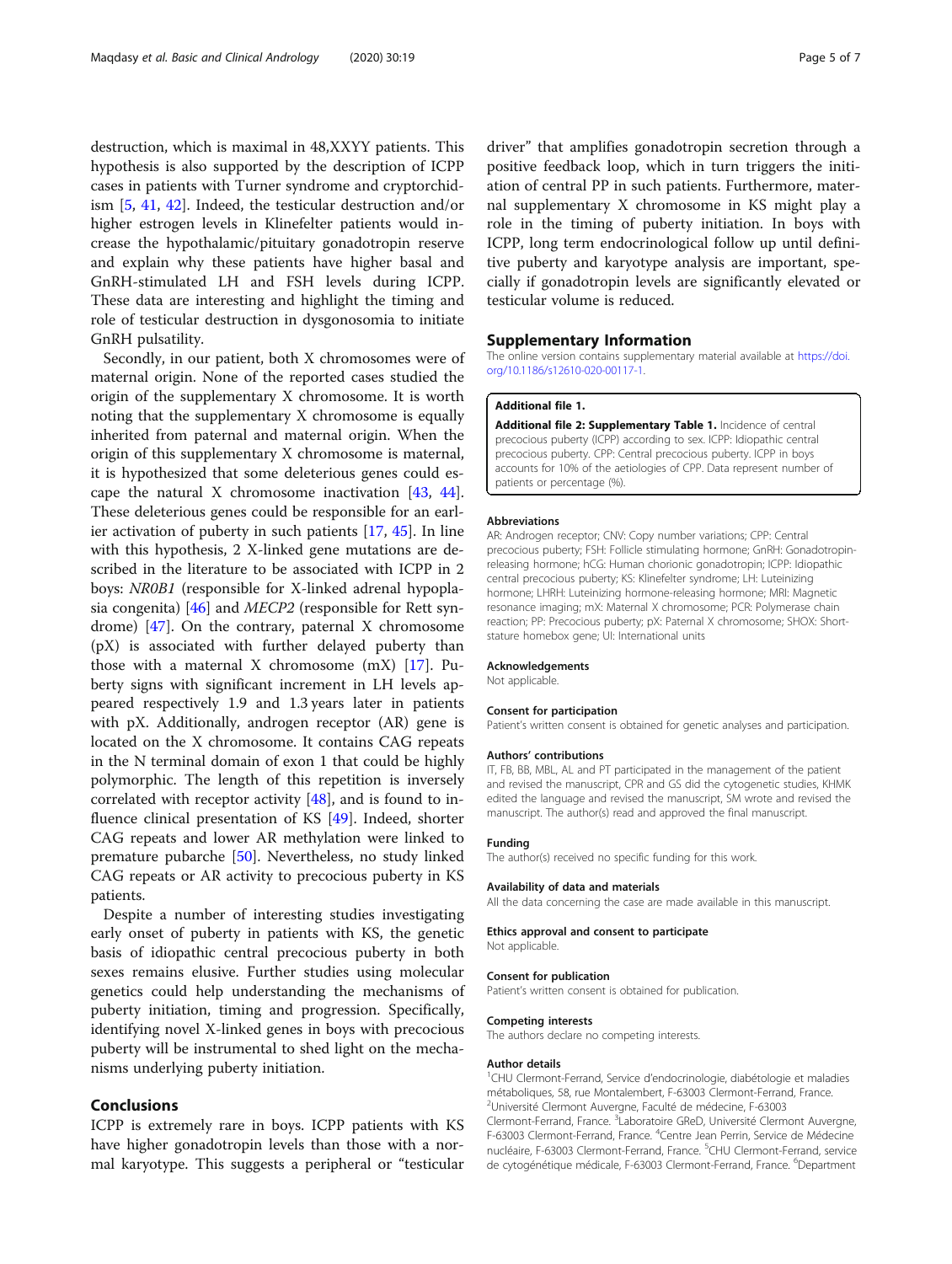<span id="page-5-0"></span>of Biosciences and Nutrition, Karolinska Institutet, 141 83 Stockholm, Sweden. <sup>7</sup>CHU Clermont-Ferrand, Service de pédiatrie, F-63003 Clermont-Ferrand, France. <sup>8</sup>Hôpital Pitié-Salpêtrière, service d'endocrinologie et médecine de la reproduction, Centre de maladies endocriniennes rares de la croissance et du développement, Paris, France. <sup>9</sup>Assistance Médicale à la Procréation, CECOS, CHU Clermont-Ferrand, F-63000 Clermont-Ferrand, France. <sup>10</sup>Université Clermont Auvergne, INSERM, U1240 Imagerie Moléculaire et Stratégies Théranostiques, CHU Clermont-Ferrand, F-63000 Clermont Ferrand, France.

#### Received: 28 July 2020 Accepted: 4 November 2020 Published online: 09 December 2020

#### References

- 1. Carel J-C, Léger J. Clinical practice. Precocious puberty N Engl J Med. 2008; 358:2366–77.
- Partsch C-J, Heger S, Sippell WG. Management and outcome of central precocious puberty. Clin Endocrinol. 2002;56:129–48.
- 3. Teilmann G, Pedersen CB, Jensen TK, Skakkebaek NE, Juul A. Prevalence and incidence of precocious pubertal development in Denmark: an epidemiologic study based on national registries. Pediatrics. 2005;116:1323– 8.
- 4. Fuqua JS. Treatment and outcomes of precocious puberty: an update. J Clin Endocrinol Metab. 2013;98:2198–207.
- Li L, Gong C. Central precocious puberty as a prelude of gonad dysplasia. Pediatr Investig. 2019;3:50–4.
- 6. Improda N, Rezzuto M, Alfano S, Parenti G, Vajro P, Pignata C, et al. Precocious puberty in turner syndrome: report of a case and review of the literature. Ital J Pediatr. 2012;38:54.
- 7. Grosso S, Anichini C, Berardi R, Balestri P, Pucci L, Morgese G. Central precocious puberty and abnormal chromosomal patterns. Endocr Pathol. 2000;11:69–75.
- 8. Wikström AM, Dunkel L. Klinefelter syndrome. Best Pract Res Clin Endocrinol Metab. 2011;25:239–50.
- 9. Leon N, Wajchenberg BL, Beçak W. Precocious puberty in a case of Klinefelter's syndrome. Acta Endocrinol. 1966;53:353–9.
- 10. von Mühlendahl KE, Heinrich U. Sexual precocity in Klinefelter syndrome: report on two new cases with idiopathic central precocious puberty. Eur J Pediatr. 1994;153:322–4.
- 11. Bertelloni S, Baroncelli GI, Battini R, Saggese G. Central precocious puberty in Klinefelter syndrome: a case report with longitudinal follow-up of growth pattern. Am J Med Genet. 1996;65:52–5.
- 12. Bertelloni S, Battini R, Baroncelli GI, Guerrini R, Viacava P, Spinelli C, et al. Central precocious puberty in 48,XXYY Klinefelter syndrome variant. J Pediatr Endocrinol Metab JPEM. 1999;12:459–65.
- 13. Fryns JP, Devriendt K. Precocious puberty in Klinefelter syndrome: nonspecific result of neurological deficit? Am J Med Genet. 1997;72:122.
- 14. Gonzales-Ellis BA, Pingul MM, Reddy S, Boney CM, Wajnrajch MP, Quintos JB. Growth hormone deficiency and central precocious puberty in Klinefelter syndrome: report of a case and review of KIGS database. J Pediatr Endocrinol Metab JPEM. 2013;26:361–4.
- 15. Pigneur B, Trivin C, Brauner R. Idiopathic central precocious puberty in 28 boys. Med Sci Monit Int Med J Exp Clin Res. 2008;14:CR10–4.
- 16. Munns CJF, Haase HR, Crowther LM, Hayes MT, Blaschke R, Rappold G, et al. Expression of SHOX in human fetal and childhood growth plate. J Clin Endocrinol Metab. 2004;89:4130–5.
- 17. Wikström AM, Painter JN, Raivio T, Aittomäki K, Dunkel L. Genetic features of the X chromosome affect pubertal development and testicular degeneration in adolescent boys with Klinefelter syndrome. Clin Endocrinol. 2006;65:92–7.
- 18. Wikström AM, Dunkel L, Wickman S, Norjavaara E, Ankarberg-Lindgren C, Raivio T. Are adolescent boys with Klinefelter syndrome androgen deficient? A longitudinal study of Finnish 47. XXY boys Pediatr Res. 2006;59:854–9.
- 19. Aksglæde L, Skakkebæk NE, Almstrup K, Juul A. Clinical and biological parameters in 166 boys, adolescents and adults with nonmosaic Klinefelter syndrome: a Copenhagen experience. Acta Paediatr. 2011;100:793–806.
- 20. Pacenza N, Pasqualini T, Gottlieb S, Knoblovits P, Costanzo PR, Stewart Usher J, et al. Clinical presentation of Klinefelter's syndrome: differences according to age. Int J Endocrinol. 2012;2012:324835.
- 21. Schoevaart CE, Drop SL, Otten BJ, Slijper FM, Degenhart HJ. Growth analysis up to final height and psychosocial adjustment of treated and untreated patients with precocious puberty. Horm Res. 1990;34:197–203.
- 22. Pescovitz OH, Comite F, Hench K, Barnes K, McNemar A, Foster C, et al. The NIH experience with precocious puberty: diagnostic subgroups and response to short-term luteinizing hormone releasing hormone analogue therapy. J Pediatr. 1986;108:47–54.
- 23. Klein KO, Barnes KM, Jones JV, Feuillan PP, Cutler GB. Increased final height in precocious puberty after long-term treatment with LHRH agonists: the National Institutes of Health experience. J Clin Endocrinol Metab. 2001;86: 4711–6.
- 24. Lebrethon MC, Bourguignon JP. Management of central isosexual precocity: diagnosis, treatment, outcome. Curr Opin Pediatr. 2000;12:394–9.
- 25. Jaruratanasirikul S, Thaiwong M. Etiologies of precocious puberty: 15-year experience in a tertiary hospital in southern Thailand. J Pediatr Endocrinol Metab JPEM. 2010;23:1263–71.
- 26. De Sanctis V, Corrias A, Rizzo V, Bertelloni S, Urso L, Galluzzi F, et al. Etiology of central precocious puberty in males: the results of the Italian study Group for Physiopathology of puberty. J Pediatr Endocrinol Metab JPEM. 2000;13(Suppl 1):687–93.
- 27. Chemaitilly W, Trivin C, Adan L, Gall V, Sainte-Rose C, Brauner R. Central precocious puberty: clinical and laboratory features. Clin Endocrinol. 2001; 54:289–94.
- 28. Mul D, Bertelloni S, Carel JC, Saggese G, Chaussain JL, Oostdijk W. Effect of gonadotropin-releasing hormone agonist treatment in boys with central precocious puberty: final height results. Horm Res. 2002;58:1–7.
- 29. Bajpai A, Sharma J, Kabra M, Kumar Gupta A, Menon PSN. Precocious puberty: clinical and endocrine profile and factors indicating neurogenic precocity in Indian children. J Pediatr Endocrinol Metab JPEM. 2002;15: 1173–81.
- 30. Shiva S, Fayyazi A, Melikian A, Shiva S. Causes and types of precocious puberty in north-West Iran. Iran J Pediatr. 2012;22:487–92.
- 31. Soriano-Guillén L, Corripio R, Labarta JI, Cañete R, Castro-Feijóo L, Espino R, et al. Central precocious puberty in children living in Spain: incidence, prevalence, and influence of adoption and immigration. J Clin Endocrinol Metab. 2010;95:4305–13.
- 32. Le Moal J, Rigou A, Le Tertre A, De Crouy-Channel P, Léger J, Carel J-C. Marked geographic patterns in the incidence of idiopathic central precocious puberty: a nationwide study in France. Eur J Endocrinol. 2018; 178:33–41.
- 33. Alikasifoglu A, Vuralli D, Gonc EN, Ozon A, Kandemir N. Changing etiological trends in male precocious puberty: evaluation of 100 cases with central precocious puberty over the last decade. Horm Res Paediatr. 2015;83:340–4.
- 34. Merke DP, Cutler GB. Evaluation and management of precocious puberty. Arch Dis Child. 1996;75:269–71.
- 35. Kim YJ, Kwon A, Jung MK, Kim KE, Suh J, Chae HW, et al. Incidence and prevalence of central precocious puberty in Korea: an epidemiologic study based on a National Database. J Pediatr. 2019;208:221–8.
- 36. Nielsen J, Wohlert M. Chromosome abnormalities found among 34,910 newborn children: results from a 13-year incidence study in Arhus. Denmark Hum Genet. 1991;87:81–3.
- 37. Wikström AM, Dunkel L. Testicular function in Klinefelter syndrome. Horm Res. 2008;69:317–26.
- 38. Maqdasy S, Bogenmann L, Batisse-Lignier M, Roche B, Franck F, Desbiez F, et al. Leydig cell tumor in a patient with 49 XXXXY karyotype: a review of literature. Reprod Biol Endocrinol RBE. 2015;13:72.
- 39. Clarkson J, Boon WC, Simpson ER, Herbison AE. Postnatal development of an estradiol-kisspeptin positive feedback mechanism implicated in puberty onset. Endocrinology. 2009;150:3214–20.
- 40. Qian F, Shi N, Zhou H. Estrogen can promote the expression of genes related to precocious puberty in GT1-7 mouse hypothalamic GnRH neuronal cell line via activating G protein-coupled estrogen receptor. Gen Physiol Biophys. 2020;39:27–36.
- 41. Pajno R, Pacillo L, Recupero S, Cicalese MP, Ferrua F, Barzaghi F, et al. Urogenital abnormalities in adenosine Deaminase deficiency. J Clin Immunol. 2020;40:610–8.
- 42. Monai E, Johansen A, Clasen-Linde E, Rajpert-De Meyts E, Skakkebæk NE, Main KM, et al. Central precocious puberty in two boys with Prader-Willi syndrome on growth hormone treatment. AACE Clin Case Rep. 2019;5: e352–6.